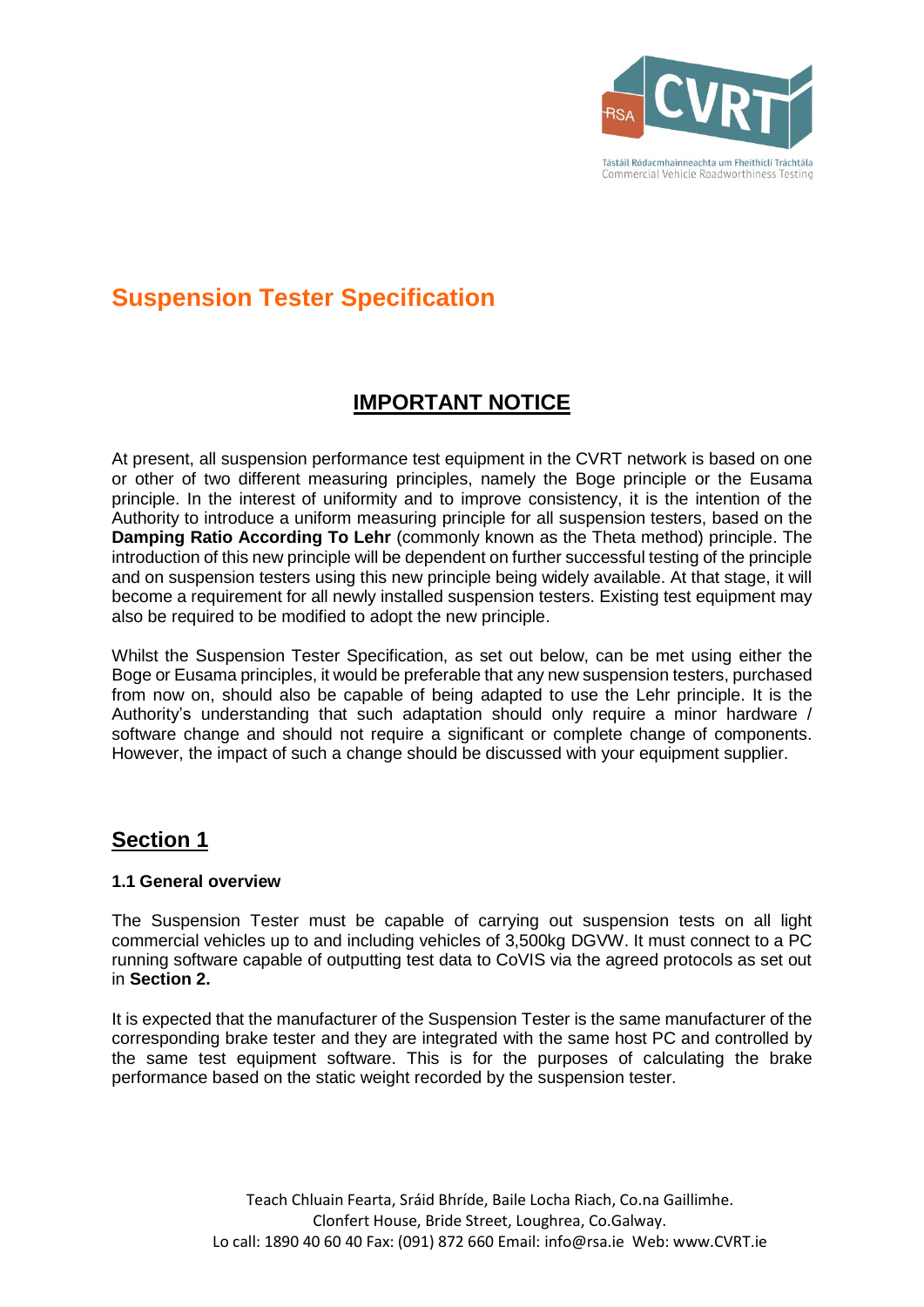The Suspension Test Unit shall;

- (a) Be based on the resonance principle with vertical oscillating base excitation.
- (b) Be capable of measuring overall suspension performance of each wheel and the imbalance of each axle.
- (c) Be capable of measuring the static weight of each axle
- (d) Have the capability of measuring the weight of an axle load up to 2,800kg and testing the suspension performance of a wheelset weighing up to 1400kg.
- (e) Prevent the excitation of a plate until both plates are occupied correctly by the wheel sets on an axle
- (f) Delay automatic start up by a minimum 3 seconds after correct occupation (if applicable)
- (g) Have the capacity to operate and produce a printout of test results independent of CoVIS. (for printout criteria see **Appendix 1**)
- (h) Not be susceptible to any disturbance from Radio Frequencies and Electromagnetic fields
- (i) Operate reliably in all conditions likely to be encountered within the vehicle testing environment. It shall meet a weather proof rating of IP42 or above.
- (j) Consist of a pair of test plates mounted in one unit at floor level the vehicle shall be predominantly level when any axle is on the suspension tester.
- (k) Have marker bars located on the front and rear of both the left and right test plates for the purpose of assisting in locating the wheel correctly.
- (l) Be suitably located in the floor to avoid the requirement of retaining the brake on the vehicle for the purposes of preventing it from rolling off the suspension tester or keeping it centered on the plate. This must accommodate all LCV Wheel base lengths.
- (m)Have the display and a user interface positioned on the driver's side (right side in the driving direction) and ensure the vehicle tester, for all axles being tested, has an unobstructed line of sight and a clear view when in the driving position. The display must have adequate visibility of the readings during the test procedure, particularly in poor light conditions or bright sun light.
- (n) Not commence a new vehicle test without clearing any existing measurements.
- (o) Meet current health and safety regulations and RECI standards on its installation.
- (p) When installed, the unit must not inhibit the view of the CCTV camera or the reading of the number plate as required by the ANPR camera.

**NOTE;** Detail on the equipment layout is found in the test lane guidelines section of the premises guidelines.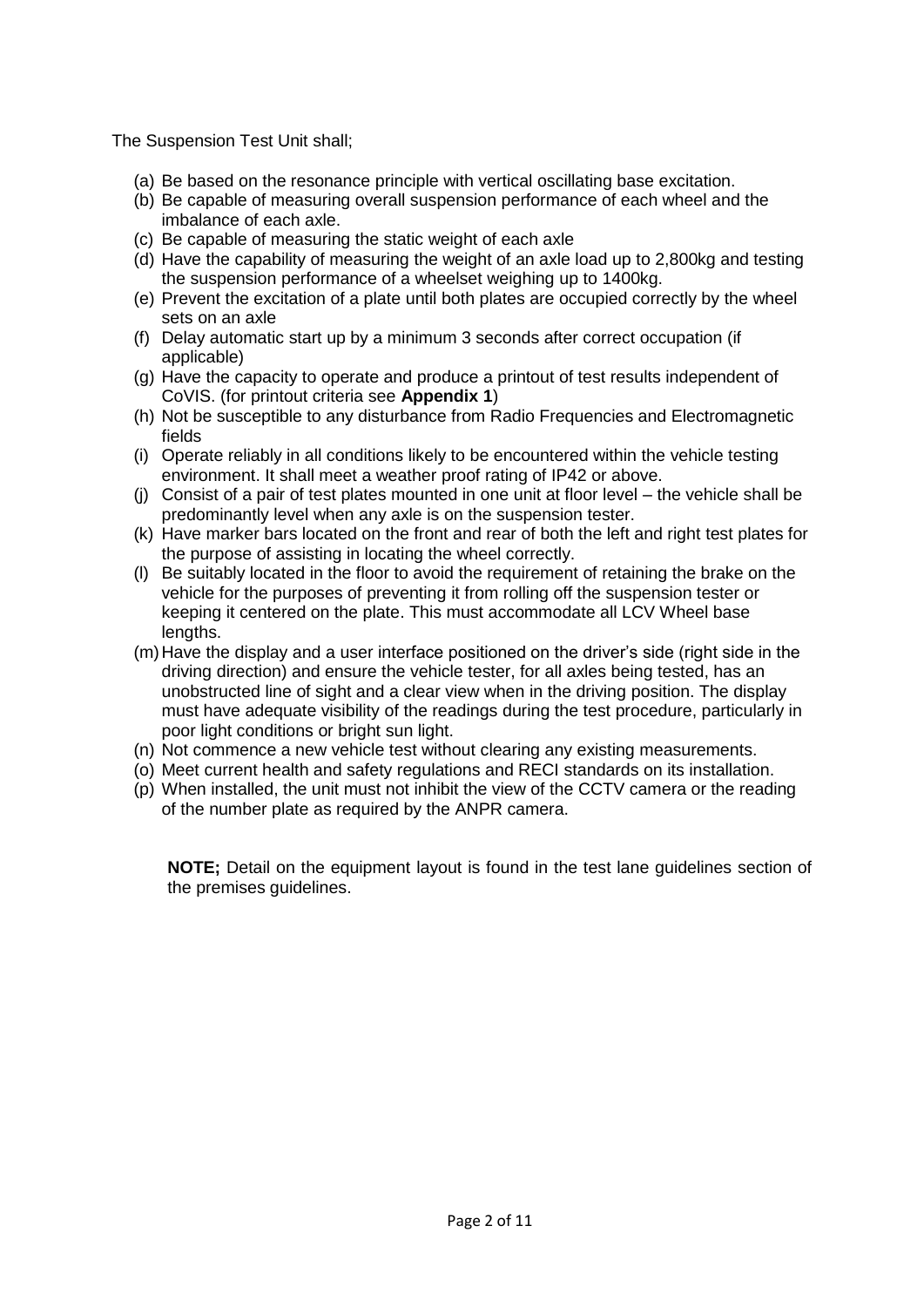## **Section 2**

### **2.1 Connection to CoVIS**

- (a) The suspension tester host PC must be capable of connecting to the CoVIS network via the internal test centre network.
- (b) This PC shall be capable of communicating to CoVIS via ASANetwork Standard on a network i.e. requires a network card dedicated to communicate with CoVIS or the centre's LAN.
- (c) The host PC date and time format shall be set to a standard Irish date/time format and time zone. These must be set to the correct time.
- (d) There shall be no firewalls or firewall rules preventing data from transferring to\from **ASANetwork.**

### **2.2 Communication with CoVIS**

- (a) The suspension tester and its host must have the capability to receive test orders transmitted by CoVIS and return test results to CoVIS using the ASANetwork secure common industry standard interface (see example in **Appendix 4** below).
- (b) The Suspension Tester shall have the capacity to electronically transmit test measurement values for both left and right wheels i.e. it must transmit the actual measurement values and not just a calculated result. See **Appendix 4** where there is a sample of the output required – ref the highlighted content only.
- (c) The unit of measurement will return a dampening value for the left and right of each wheel.
- (d) The suspension tester must be capable of providing separate values for each axle on a vehicle and labelling each measurement with the axle number
- (e) The suspension tester must provide a Start date & time for each test
- (f) The suspension tester must provide an End date & time for each test
- (g) The suspension tester must provide the Serial Number of the equipment used for each test

### **2.3 Input Test order detail from COVIS**

The input data shall comply with ASANetwork input data requirements.

It shall include;

- (a) Order type id
- (b) Order Description
- (c) Vehicle Registration Number
- (d) EU Vehicle Category
- (e) Date of first registration
- (f) Number of Axles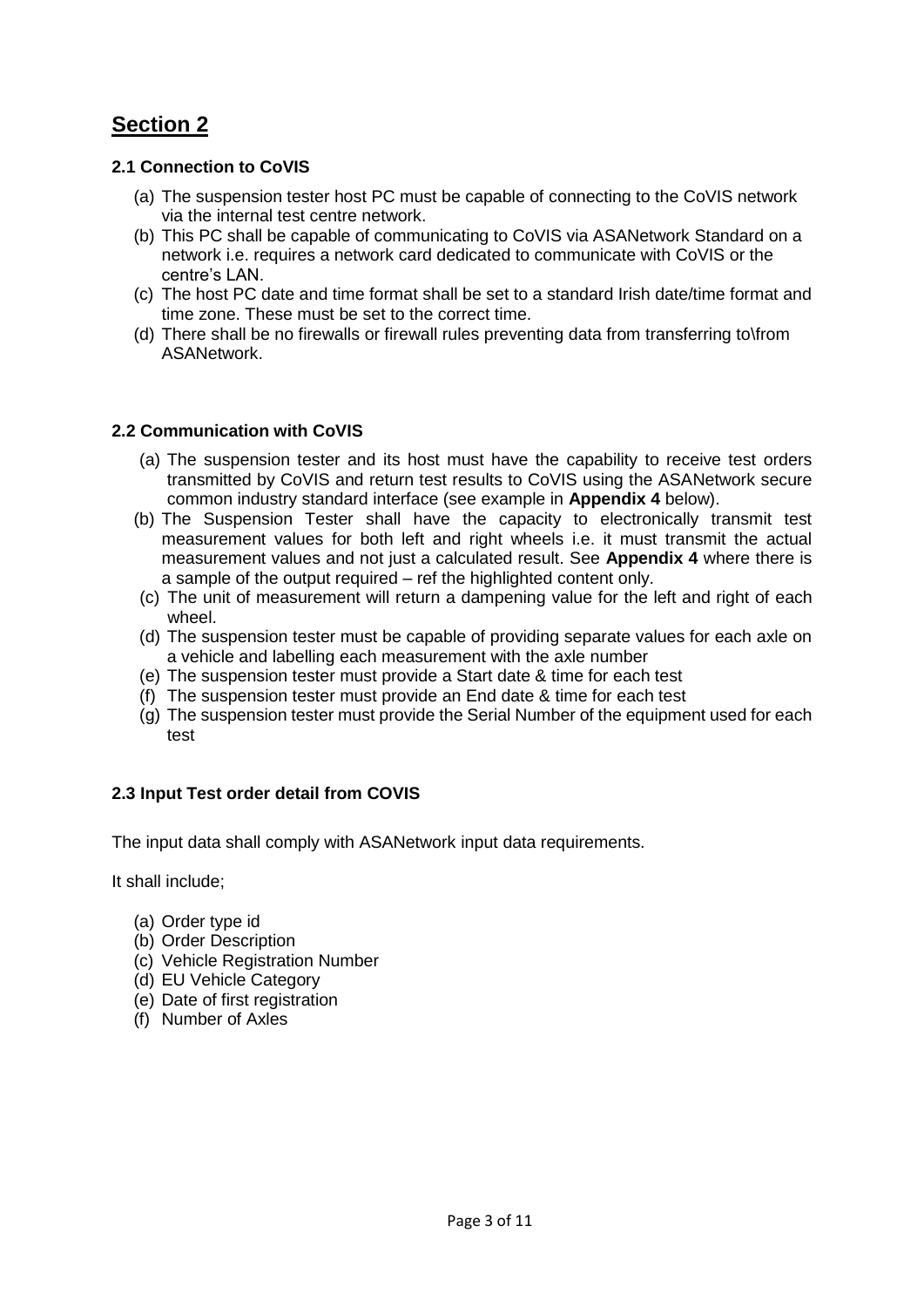### **Section 3**

#### **3.1 Documentation/Identification**

- (a) The Suspension Tester shall have a durable identification mark on its exterior or its control unit showing the make, model and serial number.
- (b) The manufacturer of the Suspension Tester shall provide a clear and easy to understand user manual, written in English and available at any time to the test centre, which shall explain how it operates, including the function of each aspect of the Suspension Tester.
- (c) The manufacturer of the Suspension Tester shall provide a recommended "Maintenance Procedure".

### **Section 4**

### **4.1 Variables and Settings**

- (a) Pass / fail limits set in the Suspension Tester must correspond to the limits applied by the RSA and stored within CoVIS, for suspension performance and imbalance on each axle as per the relevant Vehicle Tester's Manual.
- (b) Local Settings and variables that affect the outcome of the readings shall be uniform for each make/ model type.

#### **4.2 Calibration of the Suspension Tester**

#### **The Calibration service provider, as part of their quality programme, shall adhere to the CITA 9B Quality Requirements (see Appendix 3 below).**

- (a) The manufacturer of the Suspension Tester shall, on request, provide a technical handbook in English describing the calibration technology for review by the RSA.
- (b) A person with recognised training from the manufacturer of the Suspension Tester shall calibrate the equipment every 12 months, or more frequently if required, using calibration equipment as specified by the manufacturer guidelines.
- (c) A condition report shall be completed by a person with recognised training from the manufacturer of the Suspension Tester.
- (d) A condition report on the Suspension Test shall be carried out at 12 month intervals or if the Suspension Test is potentially damaged in any way e.g. exiting of Test Plate when vibration motor has not come to a complete stop.
- (e) The calibration procedure shall match the manufacturer's recommendation.
- (f) For an initial set up, the installer shall provide a calibration certificate.

**Note 1:** All component parts of the calibration device kit, including any venire calliper, shall be individually marked with an identity number to enable all parts to be kept together as a set. The certificate shall relate to the set and each calibration device produced shall require its own certificate.

**Note 2:** If the certificate or any other relevant document produced for the calibration device is not in English, the applicant shall make available a translation into English.

**Note 3:** When the static calibration has been completed, to assess the linearity and stability of deviation, including any unexpected cause of increased friction such as a failing bearing or loose spring, the final check procedure – dynamic observation shall be carried out – please see **Appendix 2** of the condition report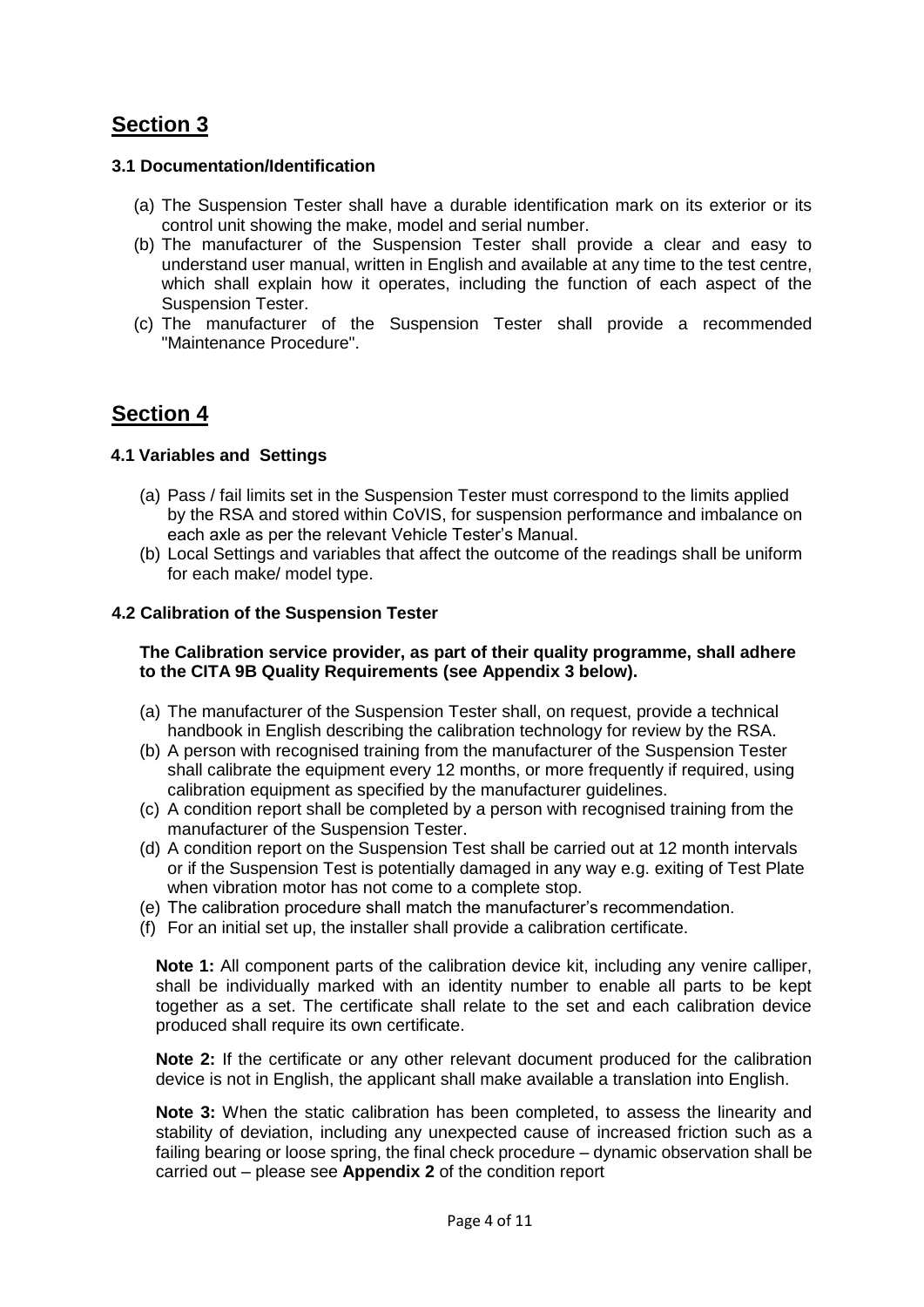### **4.2 Weight; Calibration Equipment**

### **The Calibration service provider, as part of their quality programme, shall adhere to the CITA 9B Quality Requirements (see Appendix 3 below).**

Where the weight is determined from the integrated suspension tester the following applies.

The calibration equipment shall be capable of checking mass axle weight up to minimum 35% of the end range value of the suspension tester e.g.35% of  $2,800kg = 980kg$ . If the weight measurement is displayed on a VDU, the accuracy of the weight measurement shall be judged against the digital values. Traditional dials shall indicate the same values (if applicable)

- (a) All component parts of the calibration device, including any mobile weight scale handset, shall be individually marked with an identity number to enable all parts to be kept together as a set. The certificate shall relate to the set and each calibration device produced shall require its own certificate.
- (b) If the certificate or any other relevant document produced for the calibration device is not in English, the applicant shall make available a translation into English.
- (c) When the static calibration has been completed, a drive-on of the target weight axle used in calibration in normal operating mode shall verify the weight readings.
- (d) The method of obtaining the target weight shall ensure the vehicle weight distribution is retained for the actual weight calibration.

### **Accuracy**

- (e) The weighing scales readings shall be accurate to within:
	- (i)  $+/-3$  kg of the true value from zero up to and including 100 kg.
	- (ii) +/-3 per cent of the true value for all readings between 200-2000 kg.
- (f) The weighing scales calibration device shall be accurate to within:
	- (i)  $+/-0.3$  kg of the true value from zero up to and including 100 kg.
	- (ii) +/-0.3 per cent of the true value for all readings above 100 up to 600 kg.

**Note;** Valid and current calibration certificates shall be scanned and uploaded to CoVIS. An original hard copy shall be stored securely and made accessible for inspection.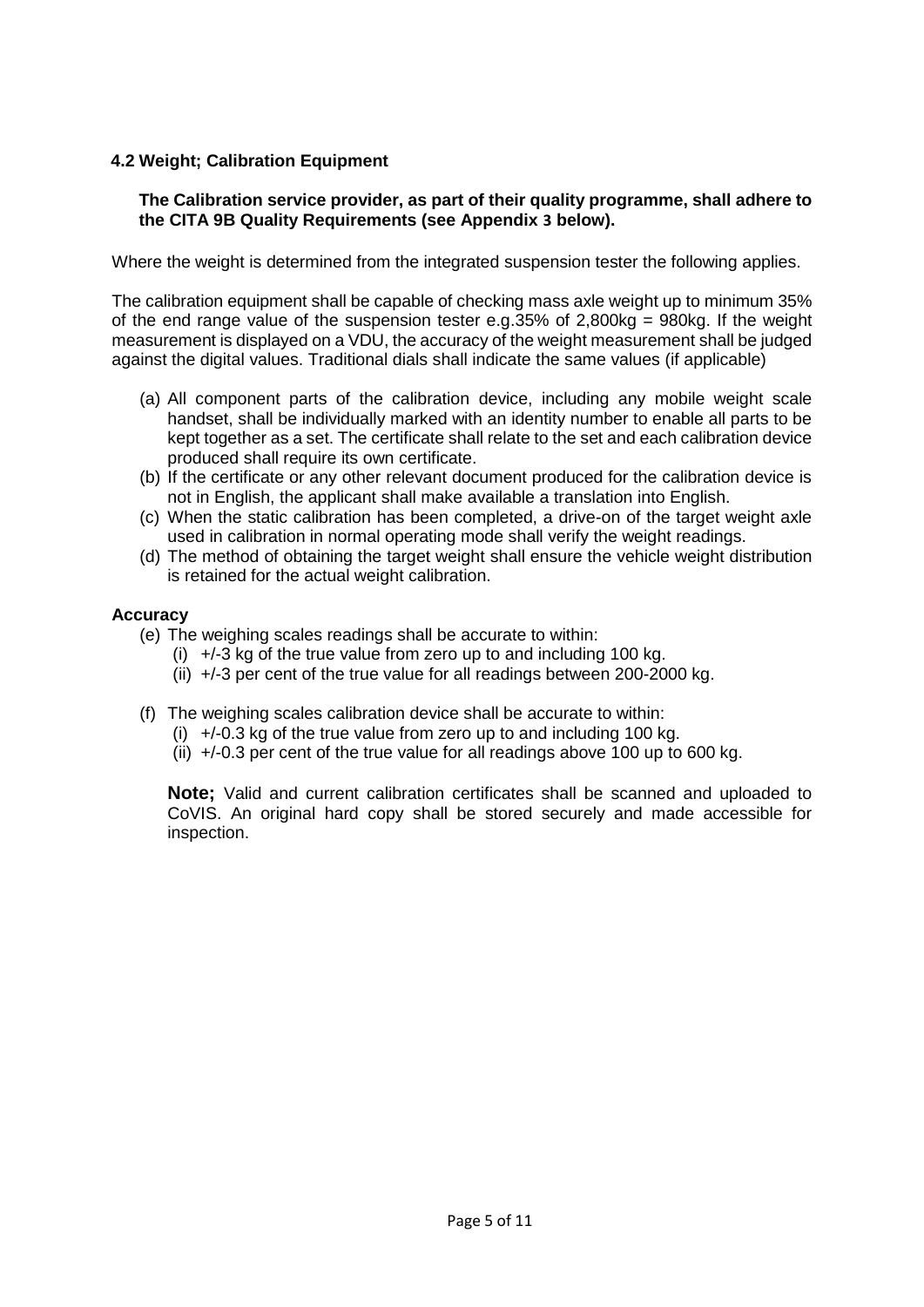### **Printout Report**

The Suspension Tester shall have the capability to operate independent of CoVIS and produce a printed report that must include at minimum the following details on the report. The test values on the print out report must match the data values returned to ASANetwork for CoVIS i.e. where a value is calculated and presented with no decimal places, the value will be rounded down to no decimal place.

### **The Printout must include at minimum the following details on the report**

- Test centre details Name / Address / Centre number
- Completion date and time of test dd/mm/yyyy hh/mm
- Vehicle registration number
- Vehicle odometer reading
- Detail requirements for each axle.
	- o Damping value left wheel.
	- o Damping value right wheel.
	- o Axle Imbalance. %
	- o Static wheel weight left Kg
	- o Static wheel weight right -Kg
	- o Total Axle Static Weight.- Kg
- Total Vehicle Weight.
- Test limits applied and presentation of performance results for each wheel.
- Test limits applied and presentation of imbalance calculated for each axle -%
- Outcome of the test Pass / Fail / Void / Aborted
- Provision for CVRT testers' signature and tester number as issued by the RSA.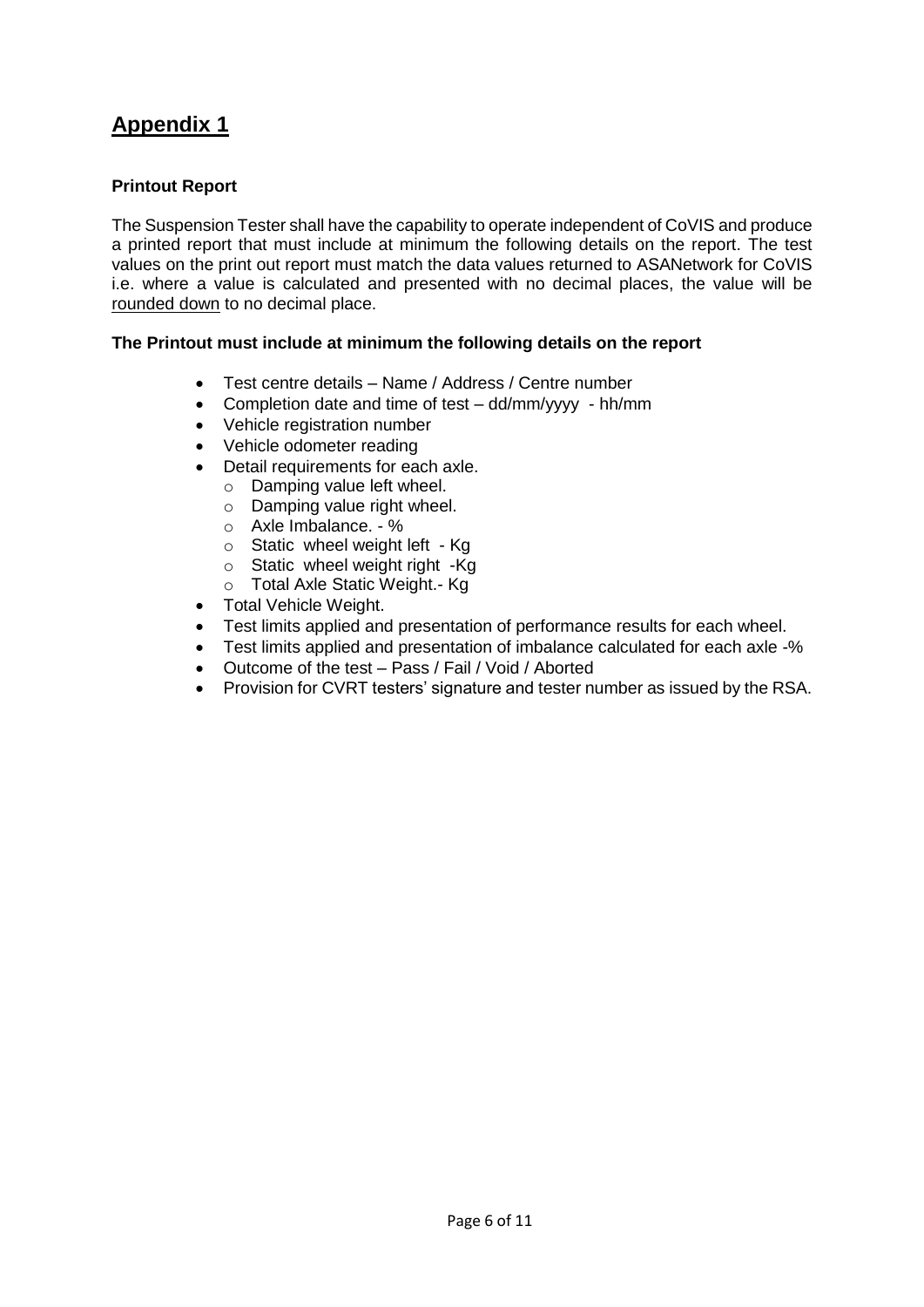### **Condition Report**

Recommended minimum key points for compilation of a condition report on a Suspension Tester

Particular attention shall be made to the following and noted;

- The effect of corrosion or excessive wear on the Suspension Tester.
- Vertical travel mechanism for each test plate operates smoothly with no detectable play or mechanical vibration that may affect the accuracy of the readings.
- All moving joints/bearings are sufficiently lubricated.
- No detectable rocking present in the chassis.
- Cover plates/guards are not damaged or missing and all bolts retaining them are present and tight.
- Test plates are secured to vertical travel mechanism. Travel mechanism has no abnormal noise or vibration for each plate when in normal operation.
- Cables are neatly strapped and clear of moving mechanical parts
- All junction boxes are clean and dry, in good condition and lids closed with adequate screws
- Cable ducting/conduit in good condition and mounted correctly
- Cable glands are tight
- Correct time and date (EU format) is noted on measurement device controller
- Automatic summer time adjustment is set and configured for local Irish time and settings

Final check - dynamic observation

With the Suspension Tester in normal operating mode carry out the following process.

- 1. Drive the front axle onto the test unit. Allow test to run and note measurement values. Note the values for left and right.
- 2. Repeat three times and note the consistency in the results.
- 3. If it is safe to do so (e.g. it may not be safe in the case of an inspection pit) reverse the vehicle onto the suspension tester and again using the front axle, repeat step 1 & 2.
- 4. Compare that the results taken the forward driving direction test for left and right have swapped around when the reverse direction tests are carried out.

These are minimum key points for compilation of a condition report. Any other check recommended by the equipment manufacturer should be included.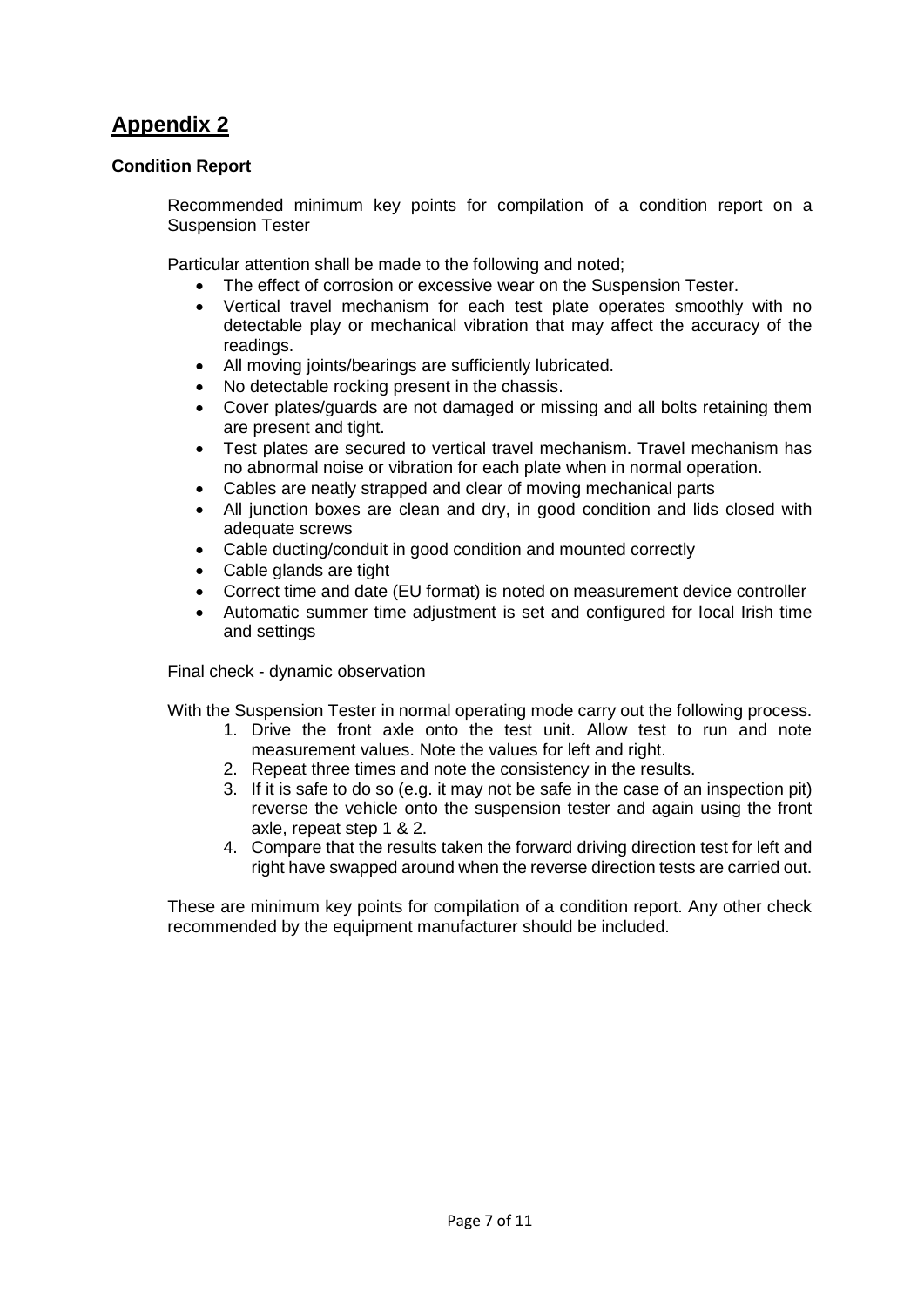### **CITA 9B Quality Requirements Covering Calibration**

### **6.3. Calibration**

**6.3.1** The inspection body shall ensure that there are proper arrangements to adequately control and calibrate vehicle inspection equipment before and during use, in order to ensure its accuracy, its conformity to the relevant requirements and its continued suitability and to provide confidence in decisions based on measurements.

**6.3.2** The calibration procedures, sometimes known as calibration programmes, shall define the calibration processes, their environmental conditions, their frequency, the acceptance criteria and the action to be taken when the results are found unsatisfactory and / or inadequate.

**6.3.3** Quality relevant vehicle inspection equipment shall be calibrated before first use and at least at the following frequencies during in-service use **or** *at other frequencies as prescribed in national regulations***:**

#### *NOTE; All calibration frequencies mentioned in the CITA requirements have been omitted from this Appendix as they are superseded by the prescribed calibration frequencies outlined in the Premises & Equipment Guidelines.*

**6.3.4** Calibration shall be done, where appropriate, against certified equipment having a known and traceable relationship to internationally or nationally recognised standards. Where no such standards exist, the basis used for calibration shall be fully documented, according to the equipment manufacturer's recommendation, if any.

**6.3.5** If vehicle inspection equipment is found to be out of calibration or there are any other systematic errors, the validity of the vehicle inspection results since the date of last calibration shall be re-assessed. If there was any relevant non-conformity, the vehicle inspection body shall, as soon as practicable inform the owners / keepers of the affected vehicles and invite them immediately for re-inspection, making it clear that there will be no charge for the inspection.

**6.3.6** The calibration status shall be shown clearly on relevant vehicle inspection equipment, preferably by means of suitable markers or labels, indicating at least the date of the last calibration and the date the next calibration is due.

**6.3.7** Reference measurement standards held by the inspection body shall be used for calibration only and not for other purposes. Only competent bodies who can provide traceability to international or national measurement standards shall calibrate reference measurement standards.

**6.3.8** The inspection body shall keep records of all calibrations performed.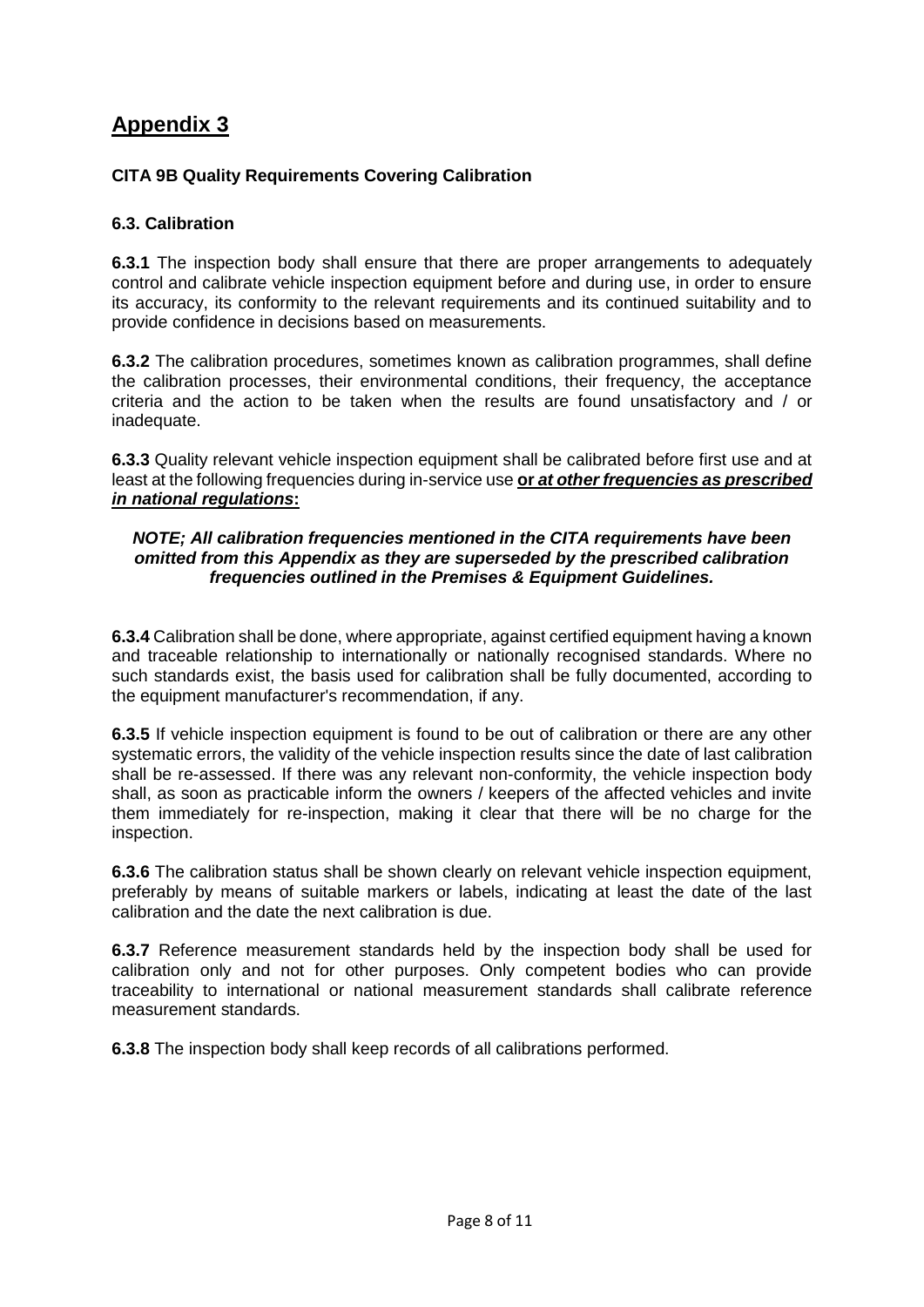### **Sample XML Stream sent to CoVIS from ASANetwork**

#### **Important Note**

- o **The highlighted content in the sample below shows the minimum fields required** The data must be returned to ASANetwork in the correct format
- o All XML must be valid or will be rejected
- o The sample file contains results for a 2 axle vehicle
- o The XML should output all raw data including decimal values
- o The results must relate to the test Order ID received from CoVIS. The registration number is not read when processing the results

### **SAMPLE ONLY**

<?xml version="1.0" encoding="ISO-8859-1" standalone="no" ?> <!DOCTYPE RESULTS SYSTEM "awnres.dtd"> <!-- Created 24.10.2014 15:16:26 with AWNX32.dll Version 2.0.0 Build 50 -->

#### <RESULTS>

 <RESULTSHEADER> <COUNTRY> <REGULATION>GERMAN</REGULATION> <LANGUAGE>GERMAN</LANGUAGE> </COUNTRY> <CUSTOMER> <NAME> </NAME> <ADDRESS>DOWNINGS NTH

```
PROSPEROUS</ADDRESS>
       <ZIP>N1</ZIP>
       <CITY>NAAS</CITY>
       <ORDER>1170001494/10</ORDER>
     </CUSTOMER>
     <VEHICLE>
       <IDENT>
         <REGISTRATION>95-KX-2149</REGISTRATION>
         <MANUFACTURER>Toxota</MANUFACTURER>
         <MODEL>HILU</MODEL>
         <VIN>JT131LXXA409037921</VIN>
       </IDENT>
       <DATA>
         <ODOMETER>173202</ODOMETER>
       </DATA>
     </VEHICLE>
   </RESULTSHEADER>
  <RESULT OBJECT="SUSPENSION">
     <TITLE>Fahrwerktest</TITLE>
     <HEADER>
       <EQUIPMENT TYPE="SUSPENSION">
         <TITLE>Fahrwerktest</TITLE>
```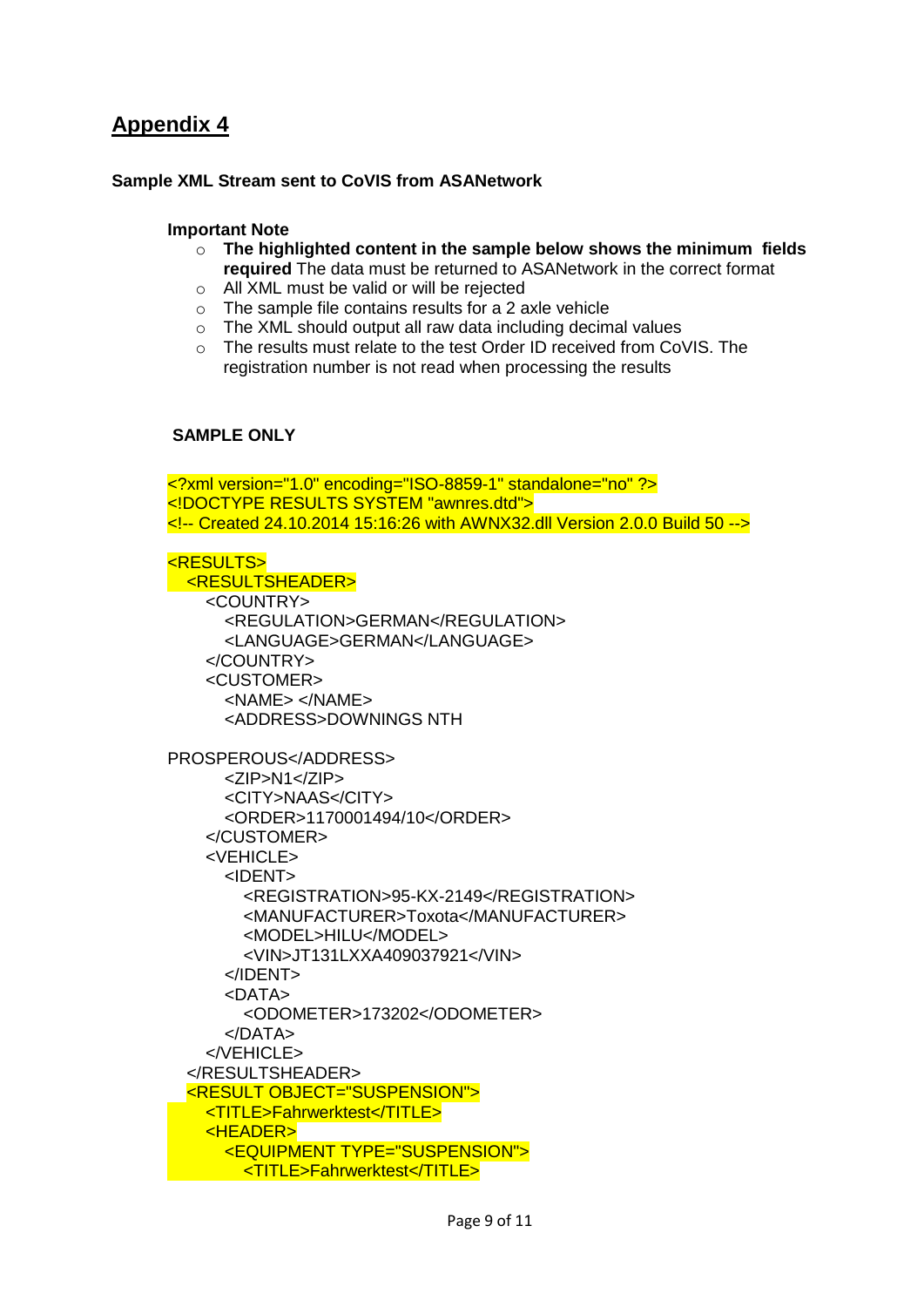<MANUFACTURER>SAXON</MANUFACTURER> <MODEL>FW67/70</MODEL> <SERIAL\_NO>2014003</SERIAL\_NO> <VERSION>2.0.1.5</VERSION> </EQUIPMENT> <START\_TEST>24.10.2014 15:15:22</START\_TEST> <END\_TEST>24.10.2014 15:16:26</END\_TEST> </HEADER> <SECTION OBJECT="SUSPENSION" AXLE="1"> <TITLE>Achse 1</TITLE> <MEAS OBJECT="ROAD\_HOLDING" LOC="LEFT"> <TITLE>Bodenhaftung links</TITLE> <VALUE UNIT="%" FORMAT="NUM">32</VALUE> </MEAS> <MEAS OBJECT="WHEEL\_WEIGHT\_DYN" LOC="LEFT"> <TITLE>Radlast links</TITLE> <VALUE UNIT="kg" FORMAT="NUM">364</VALUE> </MEAS> <MEAS OBJECT="RESONANCE\_FREQUENCY" LOC="LEFT"> <TITLE>Resonanzfrequenz links</TITLE> <VALUE UNIT="Hz" FORMAT="NUM">13.29</VALUE> </MEAS> <MEAS OBJECT="ROAD\_HOLDING" LOC="RIGHT"> <TITLE>Bodenhaftung rechts</TITLE> <VALUE UNIT="%" FORMAT="NUM">31</VALUE> </MEAS> <MEAS OBJECT="WHEEL\_WEIGHT\_DYN" LOC="RIGHT"> <TITLE>Radlast rechts</TITLE> <VALUE UNIT="kg" FORMAT="NUM">380</VALUE> </MEAS> <MEAS OBJECT="RESONANCE\_FREQUENCY" LOC="RIGHT"> <TITLE>Resonanzfrequenz rechts</TITLE> <VALUE UNIT="Hz" FORMAT="NUM">13.88</VALUE> </MEAS> <MEAS OBJECT="ROAD\_HOLDING"> <TITLE>Bodenhaftung, Differenz</TITLE> <VALUE UNIT="%" FORMAT="NUM" TYPE="DELTA">3</VALUE> </MEAS> <MEAS OBJECT="AXLE\_WEIGHT"> <TITLE>Achsgewicht</TITLE> <VALUE UNIT="kg">1013</VALUE> </MEAS> </SECTION> <SECTION OBJECT="SUSPENSION" AXLE="2"> <TITLE>Achse 2</TITLE> <MEAS OBJECT="ROAD\_HOLDING" LOC="LEFT"> <TITLE>Bodenhaftung links</TITLE> <VALUE UNIT="%" FORMAT="NUM">32</VALUE> </MEAS> <MEAS OBJECT="WHEEL\_WEIGHT\_DYN" LOC="LEFT"> <TITLE>Radlast links</TITLE> <VALUE UNIT="kg" FORMAT="NUM">364</VALUE> </MEAS> <MEAS OBJECT="RESONANCE\_FREQUENCY" LOC="LEFT"> <TITLE>Resonanzfrequenz links</TITLE>